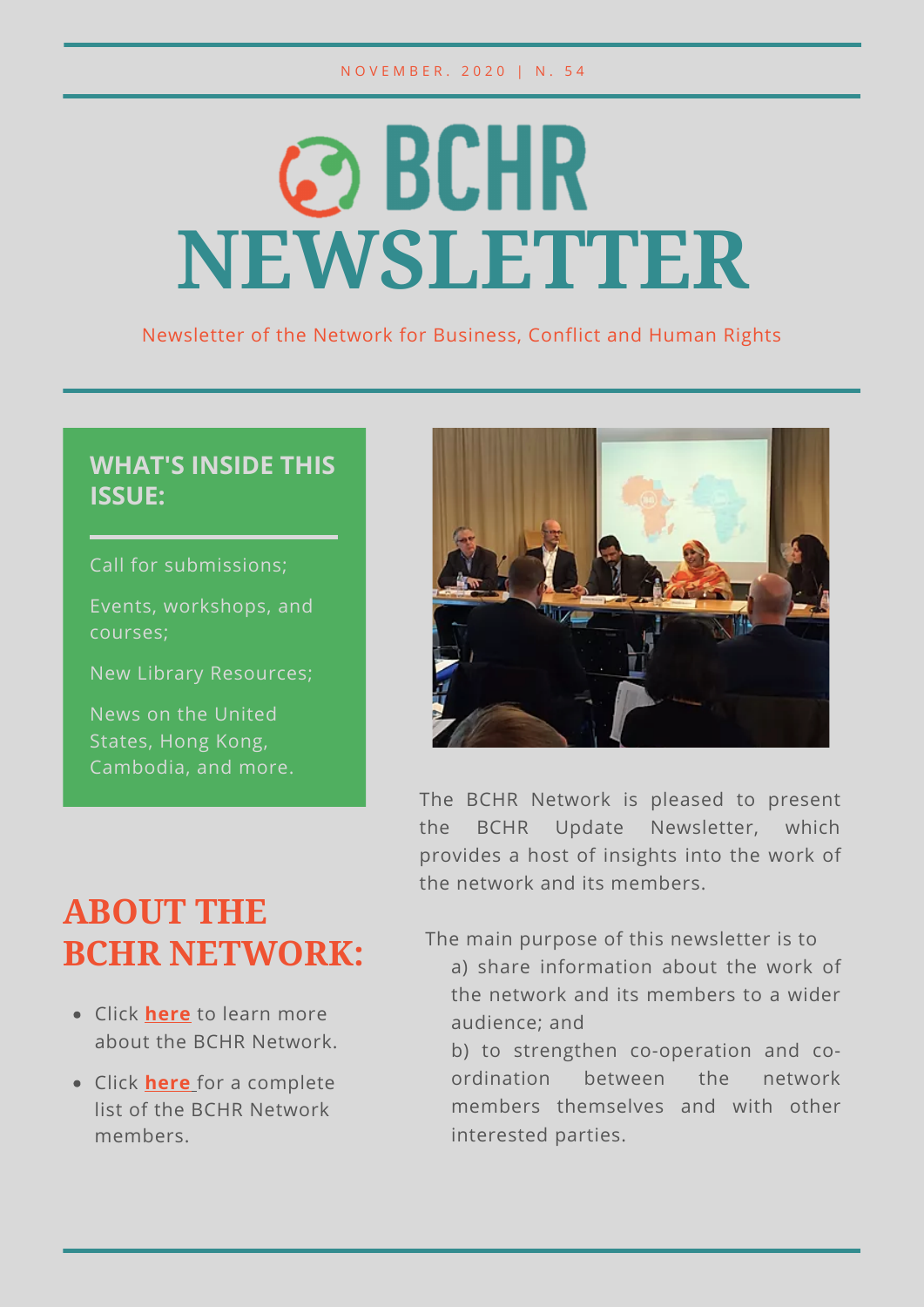# **INDEX / NEWSLETTER**

| 1. ANNOUNCEMENTS                         | pg3  |
|------------------------------------------|------|
| a. Public consultations, call for papers | pg3  |
| b. Events, workshops and courses         | pg5  |
| c. New Library Resources                 | pg6  |
| 2. INTERNATIONAL NEWS                    | pg7  |
| <b>3. BLOGS AND OPINIONS</b>             | pg10 |
| <b>4. SHARING AND POSTING MATERIALS</b>  | pg11 |
| <b>5. ABOUT OUR NETWORK</b>              | pg12 |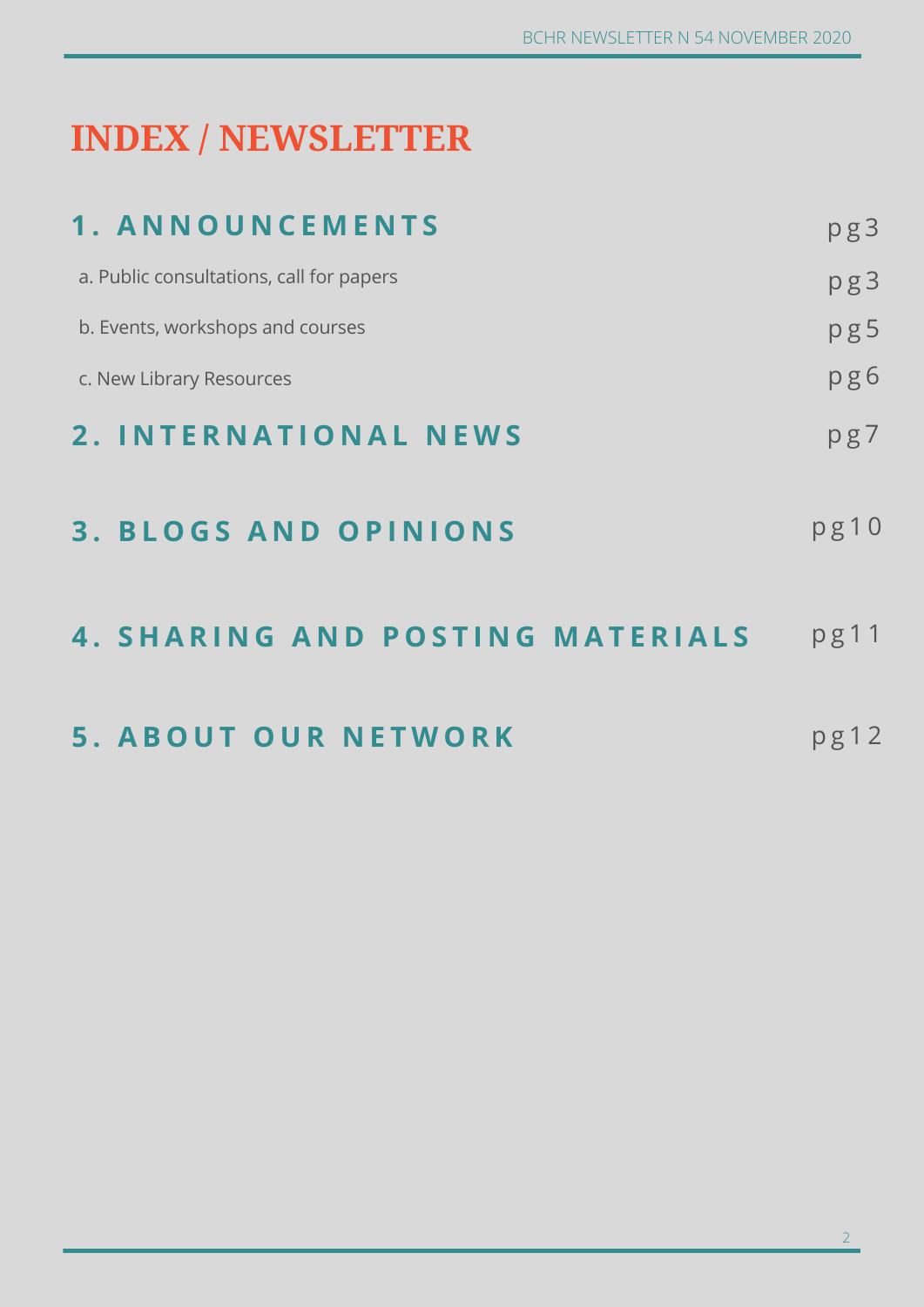### **ANNOUNCEMENTS**

### **CALL FOR PAPERS**

#### *Artificial Intelligence and Normative Challenges: International and Comparative Legal Perspectives*

#### **Deadline:** December 15 2020

The Faculty of Law of the Aristotle University of Thessaloniki and the Kalliopi Koufa Foundation for the Promotion of International and Human Rights Law, with the support of the European Society of International Law, have issued a Call for Abstracts/Papers for a colloquium on "Artificial Intelligence and Normative Challenges: International and Comparative Legal Perspectives" to take place on 1-2 April 2021, in Thessaloniki, Greece, or in a hybrid form/as a webinar, depending on the evolution of the current pandemic. Selected papers will be considered for publication in an edited number of a law journal specializing in Artificial Intelligence.

The goal of the colloquium is to explore the impact of AI on various areas of human conduct and the response of law generally, and particularly of international law, thereto. Indicatively, but not exclusively, the conveners of the colloquium invite the submission of abstracts in thematic clusters, including:

#### AI, *Jus ad Bellum, Jus in Bello*

This last thematic cluster aims at examining the consequences of AI in international humanitarian law and the law on the use of force. Are Autonomous Weapons Systems (AWSs) by themselves endangering the collective security system? How do AWSs modify aspects of the use of force, particularly in the cyberspace where the use of AI is prevalent? What does AU influence the regulations about *jus ad bellum* given its expanding autonomy? And with regard to *jus in bello*: How does AI challenge basic principles of IHL, such as humanity/humanely treatment, distinction, proportionality or the taking of precautions? In what ways constant evolution in data processing improves AI's capabilities in armed conflict? How can human control and predictability be realized when using AI? What differences will exist with regard to IHL between unmanned machines reaching kinetic decisions and fully autonomous weapons?

The abstracts should contain a one-page (500 words max.) description of the proposed presentation and are to be accompanied by a short (two-page max.) CV of the author(s). The abstracts should be sent to the following email address: ai.normative@gmail.com, by 15 December 2020. Successful applicants will be notified by 15 January 2021.For more information on the conference and its sub-themes as well as submission instructions, click **[here](https://www.law.auth.gr/sites/default/files/CALL.pdf)**.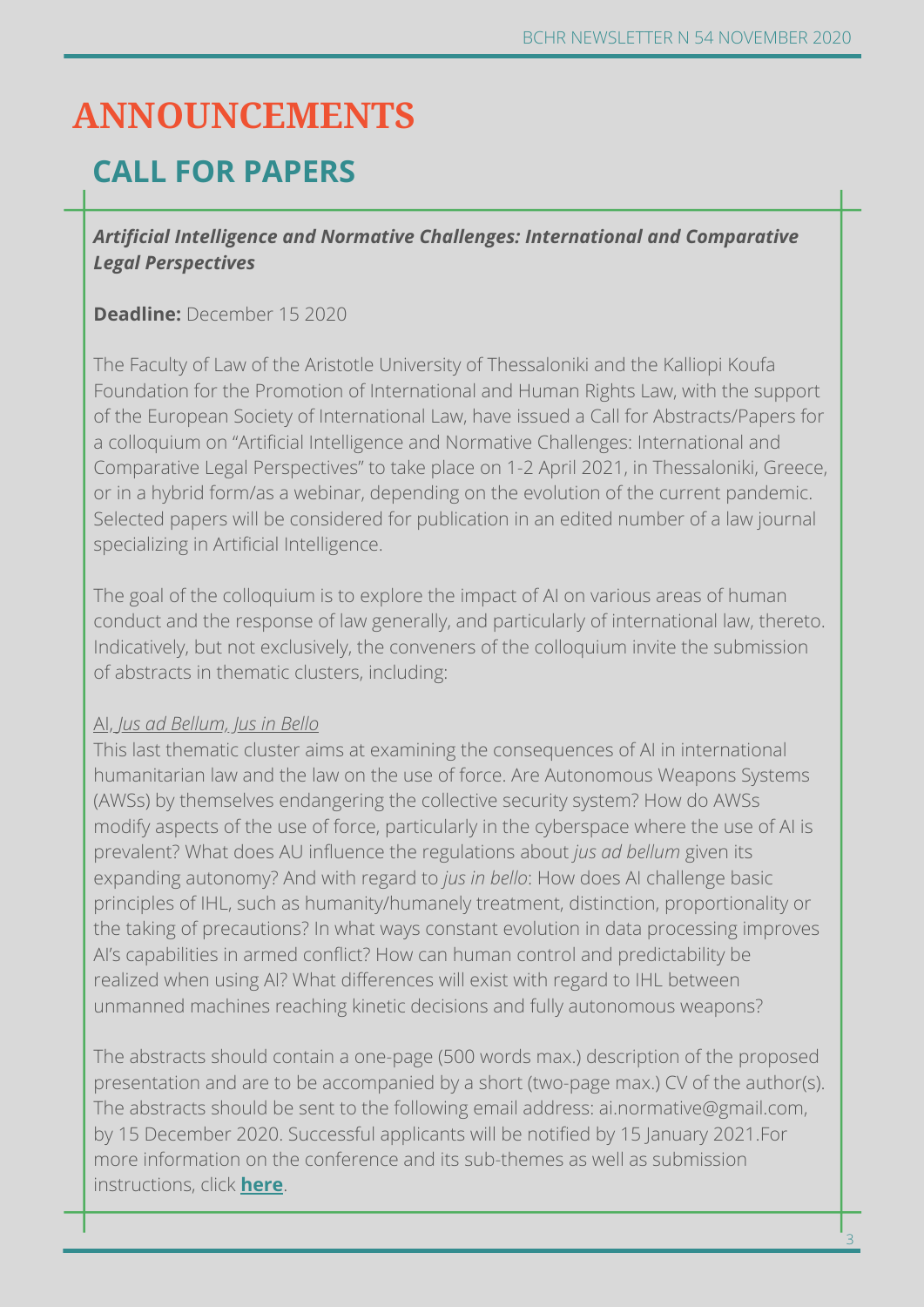#### *Glasgow Centre for International Law and Security Working Paper Series*

#### **Deadline:** Rolling

In October 2020, Glasgow Centre for International Law and Security (GCILS) launched its new Working Paper Series, aiming at publishing, disseminating and promoting high quality research papers. It will focus on all matters of international law and will be available in electronic form on this website, as well as on the SSRN's pages.

The first batch in the series also includes papers from Alain Zysset on global constitutionalism and international criminal law, Anna Chadwick on human rights, poverty and capitalism, Christian Tams on international courts and violent conflict, and James Devaney on evidence and investment arbitration.

Anyone wishing to participate in the series can contact James Devaney (james.devaney@glasgow.ac.uk) or the GCILS team (gcils@glasgow.ac.uk). Submissions are welcome throughout the year.

For more information on the working paper series, click **[here](https://gcils.org/gcils-working-paper-series/)**.

#### *Delocalised Justice: The transnationalisation of corporate accountability for human rights violations originating in Africa*

#### **Deadline:** January 15 2021

In this collaboration between Asser Institute's Doing Business Right project and AfronomicsLaw, they welcome contributions from scholars working on African international law, African perspectives of international/transnational law, as well as scholars working on business and human rights more generally. The aim is to bring a plurality of voices into conversation with each other, and to generate original (and critical) engagements with the operation of transnational justice in the business and human rights space. With important developments taking place at the international level, such as the drafting of a binding Treaty on Business and Human Rights, the preparation of European legislation on mandatory human rights due diligence, as well as the emergence of the African Continental Free Trade Area (AfCFTA), which is set to foster business across African borders, such discussions are not only timely, they are also necessary.

For more information on submission instructions, click **[here](https://www.asser.nl/DoingBusinessRight/Blog/post/call-for-papers-delocalised-justice-the-transnationalisation-of-corporate-accountability-for-human-rights-violations-originating-in-africa-deadline-15-january-2021)**.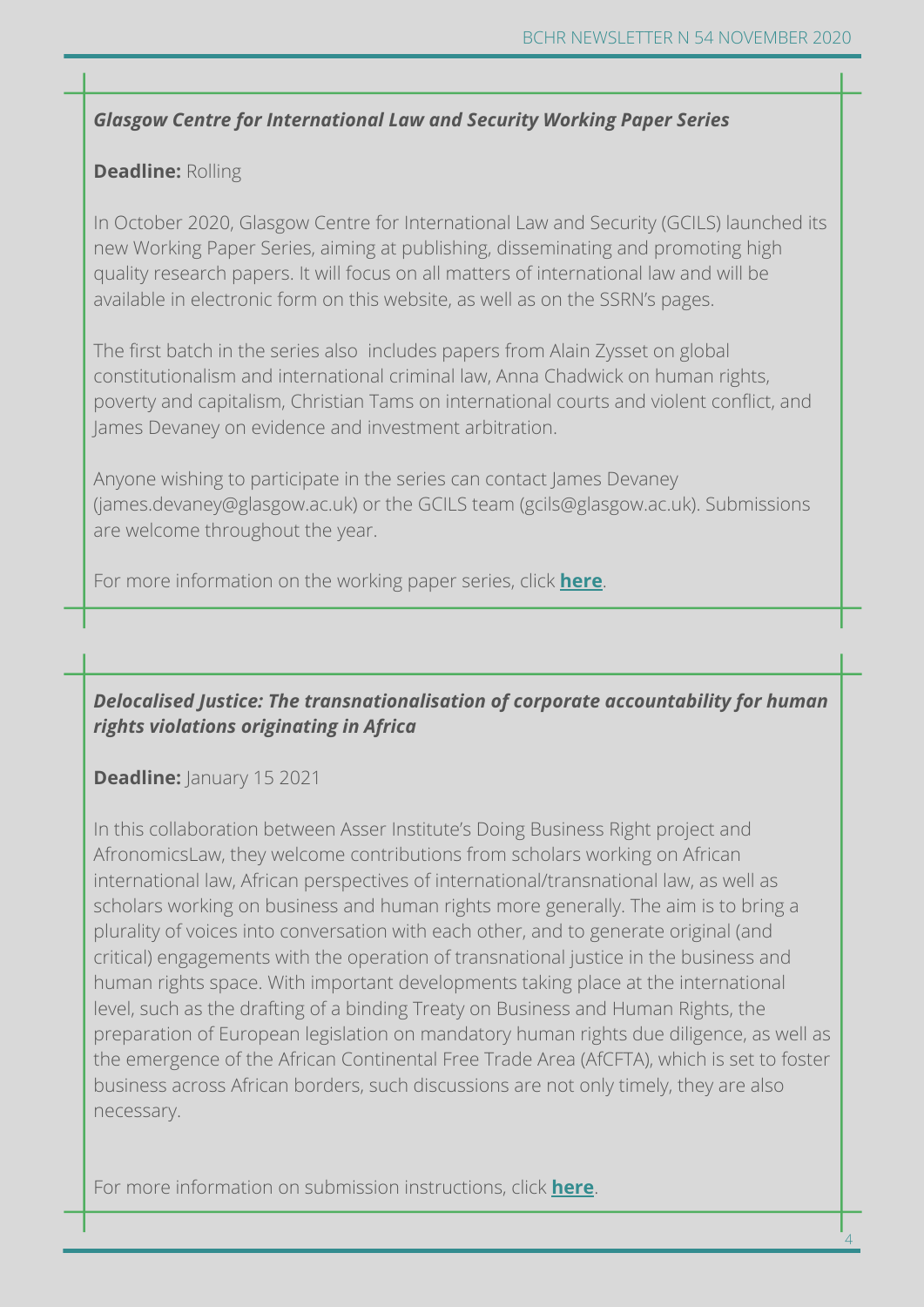5

### **EVENTS, WORKSHOPS AND COURSES**

# **IMPLEMENTING HUMAN RIGHTS DUE DILIGENCE IN GLOBAL SUPPLY CHAINS**

**Date:** December 10 2020 **Time:** 14:00 - 15:30 CET

**Hosted by:** Geneva Center for Business and Human Rights, International Chamber of

and business practitioners to:

- implementation
- 
- 

Register for the event **[here](https://wbcsd.secure.force.com/GuestEventPageV2?aId=a5s5p0000000Iqp)**.

# **ANNUAL INTERNATIONAL CONFERENCES FOR PEACE AND SDGs OF THE GENEVA FORUM FOR ECOSOC NGOs**

**Date:** December 7 - 11 2020

**Hosted by:** NGO Objectif Sciences International and United Nations

The aim of the GENEVA FORUM, organized by the NGO OSI, is to create a meeting of all the next. The 2020 Forum's subject is Peace and Sustainable Development Goals. Heads of State, Ambassadors, Scientists, Financiers, Entrepreneurs, Investors,

Annual International Conference on Conflict Mediation and Resolution for Peace and

- SDGs
- Opportunities of Ethical Business Projects for Sustainable Development
- 
- and SDGs
- 

Register for the forum **[here](http://www.osi-genevaforum.org/Registration.html?lang=en#outil_sommaire_4)**.

.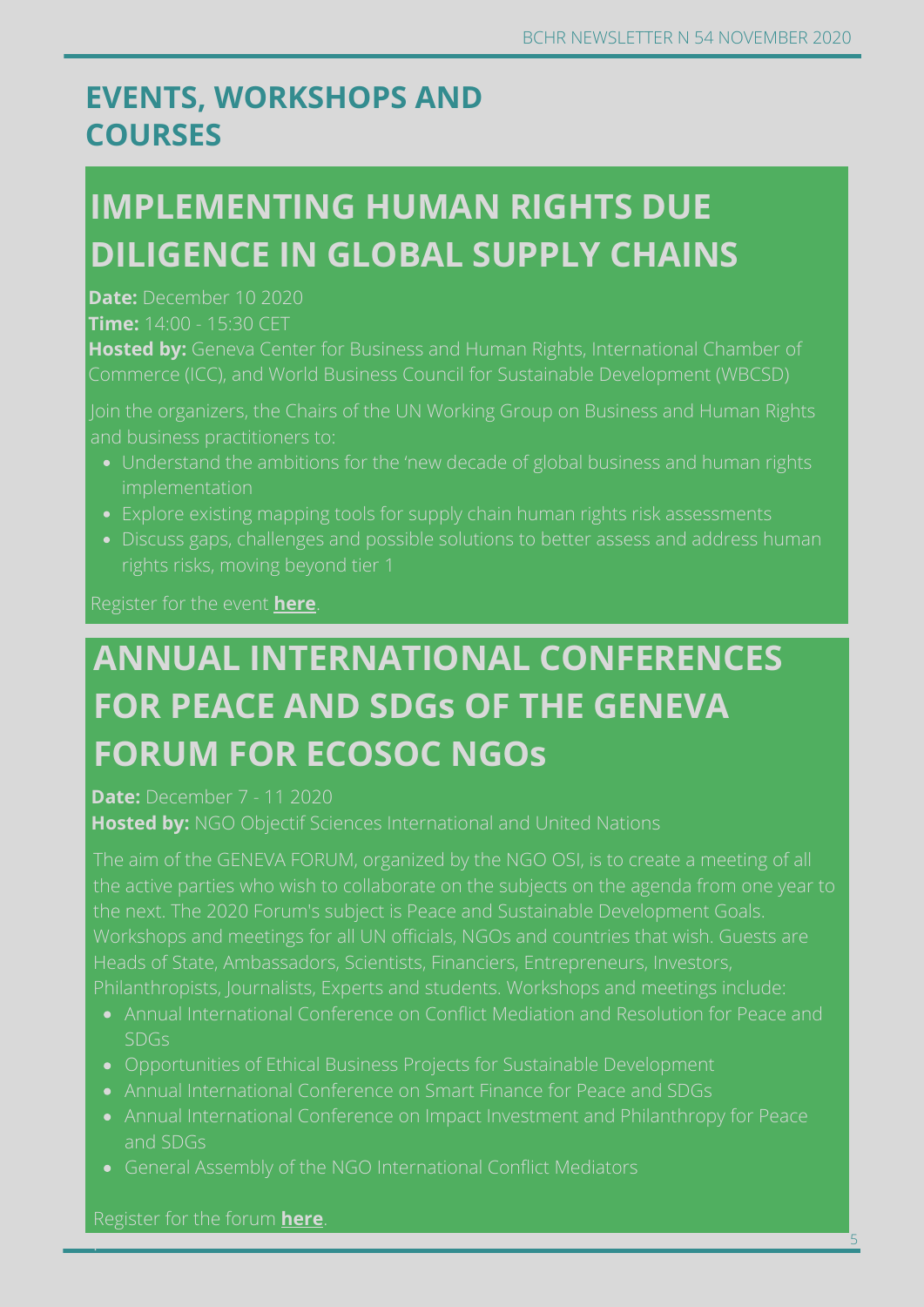### **NEW LIBRARY RESOURCES**

### **Learn more ADDRESSING CONTROVERSIES IN CONTEXTS OF [HIGH](https://www.cityu.edu.hk/slw/lib/doc/HRLF/20200730_(Roundtable_Series_on_NSL)_NSL_on_BHR.pdf) POLARIZATION AND RISK OF REPRISALS**

#### **Published:** October 2020

**Source:** Independent Consultation and Investigation Mechanism (MICI), Inter-American Development Bank

This DB report addresses the resolution of socio-environmental conflicts related to development initiatives.

...Every practice, in order to be considered effective, without a doubt requires the empirical evidence of its results and impacts, but in addition to that, its robustness arises from the theoretical knowledge and expertise of its practitioners. In the field of conflict resolution, this is no exception. No doubt there can exist innate abilities for facilitation, mediation, and negotiation, which after years of application are refined and perfected, but experience shows us that these abilities fall short in practice if they are not supported by academic preparation and the technical-theoretical knowledge of the discipline. In that context, the purpose of conflict resolution (Consultation Phase) of the Independent Consultation and Investigation Mechanism cannot be developed casually if one wishes to achieve the results expected by the Executive Boards of the Institutions of the IDB Group, the officials responsible for the operations and, in particular, by the Requesters. The robustness of the MICI is the result of the sum of the technical capacity and knowledge of each of its members. Within the scope of the tenth anniversary of the Mechanism, our objective in 2020 is to share with our various partners not only our practical experience but also the contributions to accountability and promotion of sustainable development which serve as the basis for our daily management...

**[Learn More](https://media.business-humanrights.org/media/documents/El_abordaje_de_controversias_ES.pdf)**

### **THE MIDEAST ARMS BAZAAR: TOP ARMS SUPPLIERS TO THE MIDDLE EAST AND NORTH AFRICA, 2015-2019**

#### **Published:** September 2020

**Source:** Center for International Policy, Arms & Security Program

The Middle East and North Africa (MENA) region has been the site of multiple wars throughout this century. The vast bulk of the weapons used in current conflicts are supplied by outside powers. This report documents top arms suppliers and recipients in the region between 2015 and 2019, based on data compiled by the Stockholm International Peace Research Institute (SIPRI).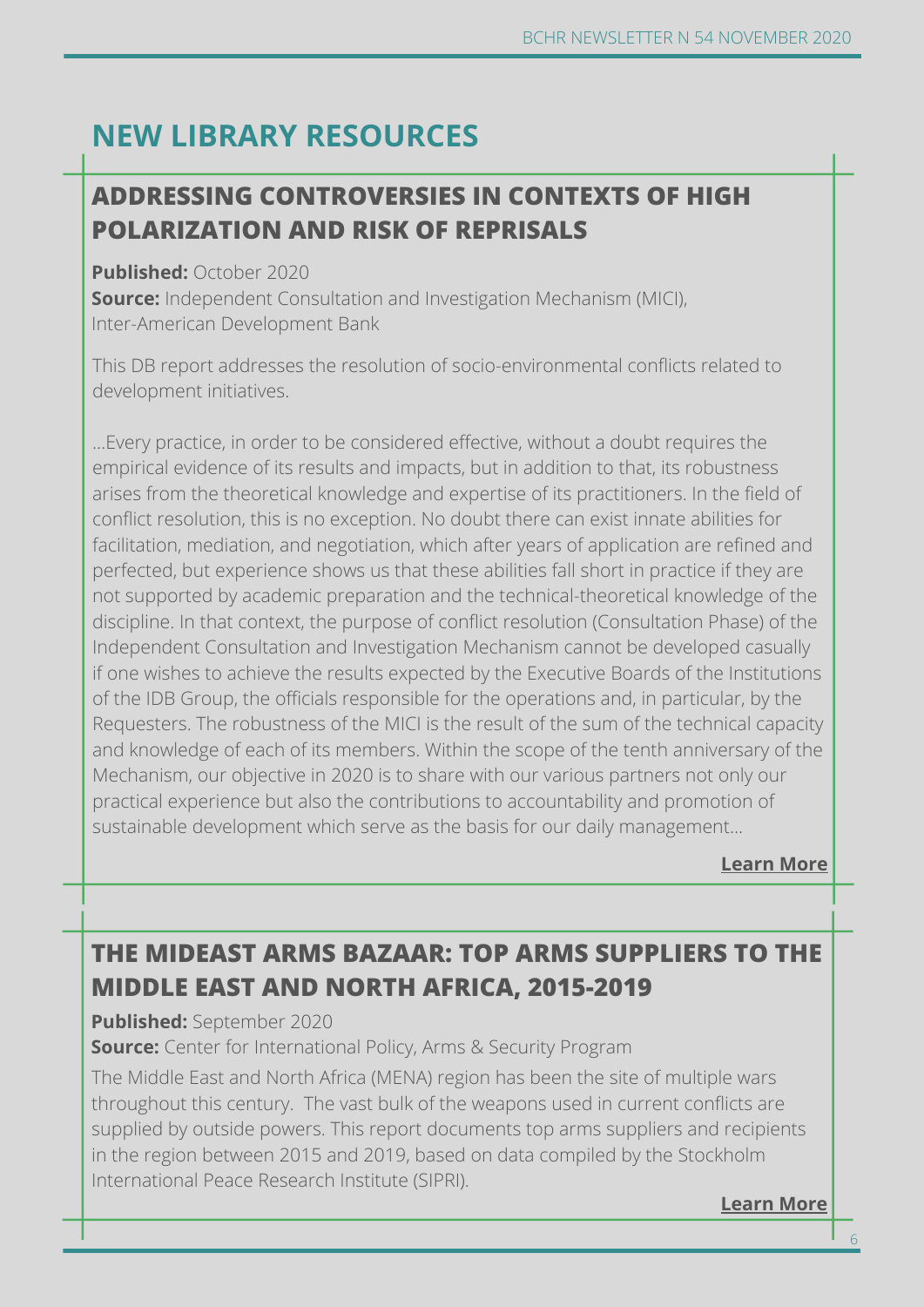### **INTERNATIONAL NEWS**

# **RECRUITED AS SECURITY GUARDS IN THE UAE, DECEIVED INTO WORKING IN CONFLICT-RIDDEN LIBYA INSTEAD**

**Published:** November 1 2020 **Source:** Human Rights Watch

Some Sudanese men experienced several exploitative recruitment practices and migrant labor abuses commonly faced by migrant workers in the UAE and the wider Gulf region. What appears to be unusual in their case is that the deception they were subjected to ultimately put them at risk of becoming potential military targets in a country embroiled in a years-long civil war, in what could amount to a violation of international humanitarian law. HRW's investigation into their plight highlights just one example of the UAE's pernicious involvement in foreign conflicts, which includes funneling vast amounts of money and weapons to abusive local armed groups in Yemen and Libya and hiring foreign fighters to help wage its proxy wars in the region. In the last five years alone, UAE-led proxy forces have arbitrarily detained, forcibly disappeared, and tortured Yemenis in south and east Yemen, including Yemeni activists who have criticized coalition abuses.

**[Learn More](https://www.hrw.org/news/2020/11/01/recruited-security-guards-uae-deceived-working-conflict-ridden-libya-instead)**

### **JUSTICE ADVANCES FOR THE U'WA NATION**

**Published:** November 3 2020 **Source:** EarthRights International

The Inter-American Commission on Human Rights sent *U'wa Indigenous People vs. Colombia* to the Inter-American Court of Human Rights after finding the State of Colombia responsible for violating the U'wa's rights to collective property, culture, freedom of thought and expression, participation in government, fair trial, and judicial protection as enshrined in the American Convention on Human Rights.

**Learn more** Decision 004 as an Indigenous group at risk of physical or cultural exter[mination.](https://www.wsj.com/articles/israel-and-u-a-e-get-down-to-business-11598035520) This landmark victory comes after centuries of resistance and territorial defense. For more than 25 years, the U'Wa Nation has fought for justice in national courts and the Inter-American system, seeking truth, justice, and full reparation for the systematic violations of their rights caused by militarization, the imposition of extractive projects, and the lack of recognition of their ancestral territory, kera shikará. As a consequence of the internal armed conflict and the effects of extractive industries in their territory, the U'wa Nation was recognized by the Colombian Constitutional Court in 2009's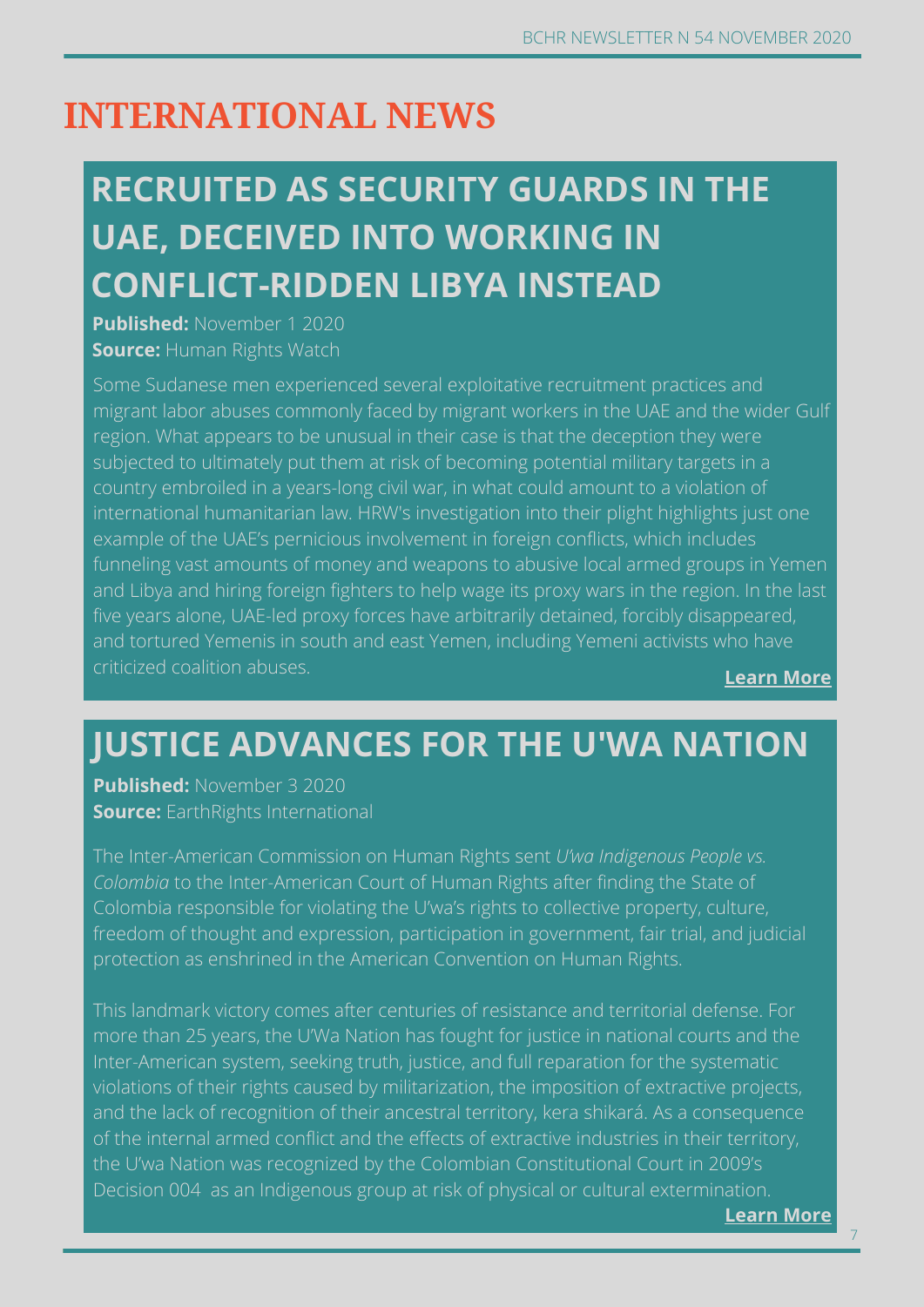# **ON NAGORNO-KARABAKH CONFLICT ANGLO ASIAN BLASTED FOR STATEMENT**

**Concerns of Movember 10, 2020 Published:** November 10 2020 **Source:** MINING.COM

Just hours before Azerbaijan, Armenia and Russia signed a deal to end the war over the disputed area of Nagorno-Karabakh, the Armenian National Committee (ANC) UK issued a release blasting Anglo Asian Mining's (LON: AAZ) position during the conflict, which reignited back in September.In detail, the grassroots organization rejected a media statement issued by the AIM-listed company welcoming what the miner called "the liberation" of the Zangilan district, which hosts the Vejnaly contract area.

**Learn more** without a care in the world for how the conflict is impacting civilians. Thi[s is shameful."](https://www.business-humanrights.org/en/southeast-asia-sees-factory-shutdowns-and-massive-lay-offs-due-to-covid-19-outbreak-0)"It is sad that a London-listed company should think it appropriate to put out a press release celebrating the 'liberation' of land that it plans to exploit for commercial gain. That 'liberation' has come about through the expulsion of the ethnic Armenians who lived there," ANC's statement reads."We believe Anglo Asian Mining is taking advantage of the war and exploiting an unstable region to maximise profits for its investors, and

**[Learn More](https://www.mining.com/anglo-asian-blasted-for-statement-on-nagorno-karabakh-conflict/)**

# **OVER 100 BANGLADESHI RMG WORKERS RESCUED FROM ETHIOPIA CONFLICT ZONE**

**Published:** November 14 2020 **Source:** Dhaka Tribune

All the 104 readymade garment factory workers employed at a DBL factory in Ethiopia, who were stuck in Ethiopia's conflict-torn northern Tigray region, have been rescued with support from the United Nations (UN). Fighting in Tigray broke out between the federal government and the Tigray People's Liberation Front (TPLF), a regional force that controls Tigray, the country's northernmost state.

Following diplomatic developments, the workers of DBL Industries PLC, Ethiopia were rescued from Tigray with the support from UN convoy and went on their way to Addis Ababa, the capital of Ethiopia. Their rescue occurred 9 days after fights broke out and hundred had reportedly been killed.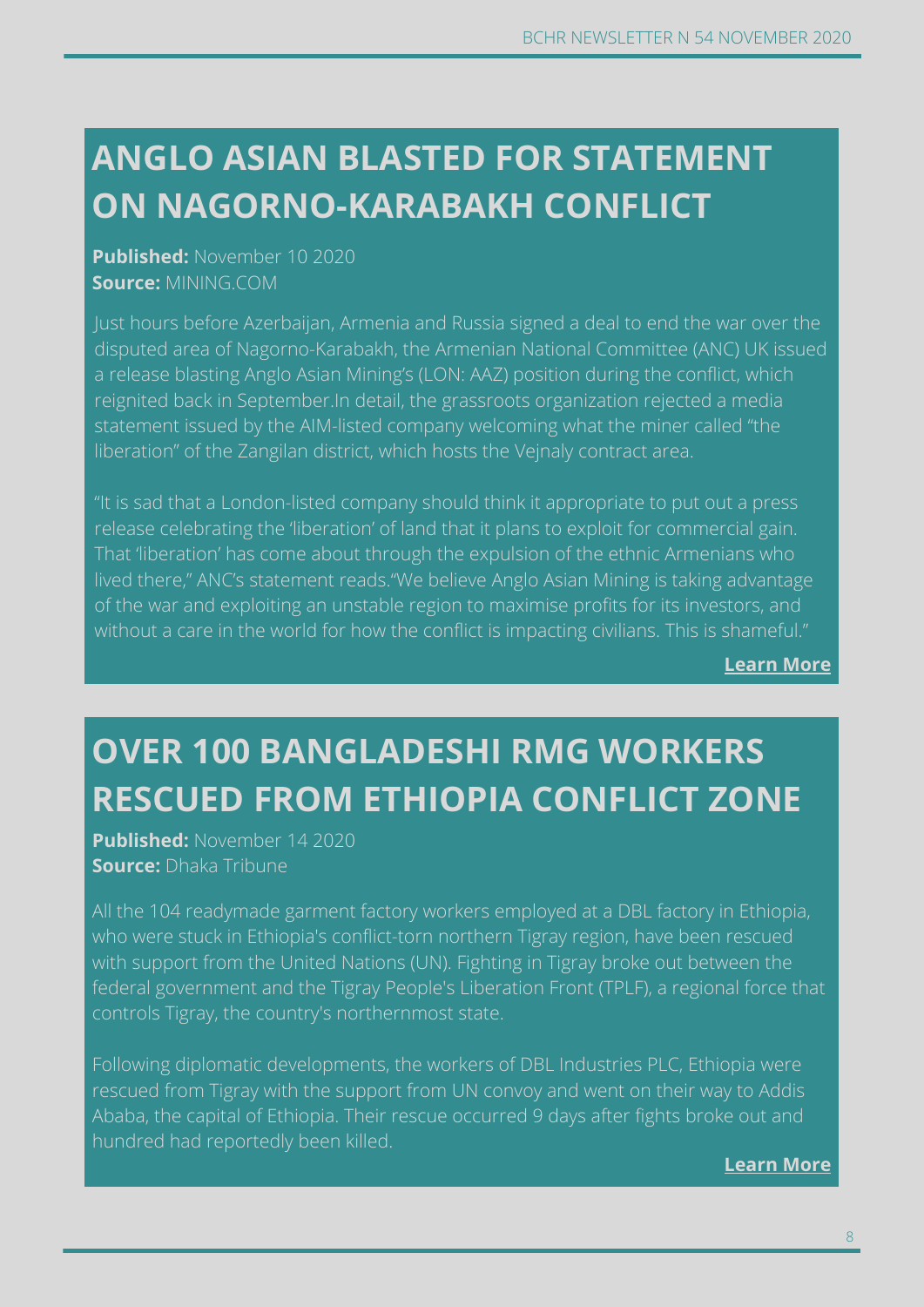### **DESPITE VIOLENT PROTESTS MEXICO REACHES WATER DEAL WITH US**

**Published:** October 22 2020 **Source:** BBC

Mexico has reached a deal to settle its water debts with the US despite widespread protests by Mexican farmers, some of which turned violent.A bilateral treaty signed in 1944 says the two countries must share water sources along their arid border.Mexican farmers say they need the water themselves, in what has been one of the driest years in decades.But the US says Mexico has recently not been fulfilling the agreement and owed almost a year's worth of water.Last month, hundreds of Mexican farmers seized La Boquilla dam in Chihuahua state to stop water being diverted to the US, leading to violent clashes with Mexico's National Guard. A woman was shot dead in the unrest, in what the National Guard called "a regrettable accident".

Farmers in the US have been putting pressure on the Trump administration to make Mexico meet its obligations.Mexican President Andres Manuel Lopez Obrador said Mexico would now make up its shortfall."If we need water for human co[nsumption the](https://www.business-humanrights.org/en/southeast-asia-sees-factory-shutdowns-and-massive-lay-offs-due-to-covid-19-outbreak-0)y will provide it and if we have a severe drought they will help us," he told reporters.

**[Learn More](https://www.bbc.co.uk/news/world-latin-america-54652706)**

# **ETHIOPIA SHUTS DOWN TELEPHONE, INTERNET SERVICES IN TIGRAY**

**Published:** November 5 2020 **Source:** The East African

The Ethiopian government on November 4 began restricting telephone and internet services to the troubled Tigray region, hours after Prime Minister Abiy Ahmed ordered a military response to an ambush on the military.

Information access rights group, Access Now, indicated the region had been closed to the world after Addis Ababa imposed a six-month State of Emergency, accusing Tigray of threatening the sovereignty of Ethiopia.

"The government of Ethiopia has again shut down the internet," Access Now said. "Mobile network, fixed-line internet and landline telephony have been cut in Tigray, as PM declares a state of emergency and orders military intervention against Tigray People's Liberation Front."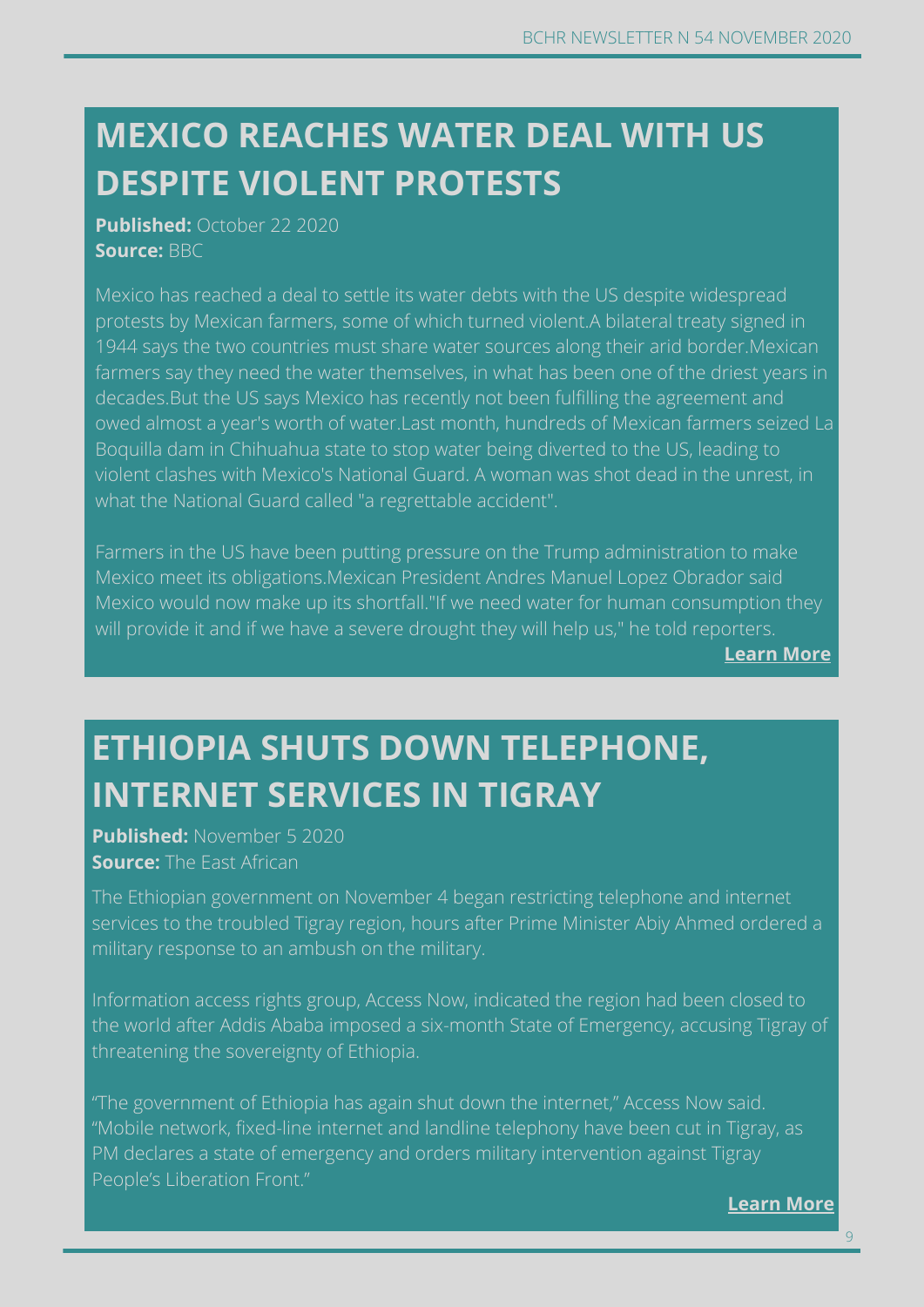### **BLOGS AND OPINIONS**

# **BUSINESS AND HUMAN RIGHTS IN ARMED CONFLICTS—EXCLUSION OF CORPORATE INTERNATIONAL CRIMINAL LIABILITY FROM THE SECOND REVISED DRAFT**

**Published:** September 8 2020 **Author: | elena Aparac Source: Opinioluris** 

The Open-ended Intergovernmental Working Group on Transnational Corporations and Other Businesses with Respect to Human Rights ("IGWG") was mandated by the Human Rights Council (res 26/9) to draft a legally binding instrument on business and human rights. War is the biggest business of today generating billions of dollars for the multinational corporations. And yet, the realities of corporate involvement in armed conflicts are still excluded from the draft. States, victims and even business can all benefit from a well structured and clear treaty that reflects the business realities of today and tomorrow, including when the corporations contribute to the most egregious human rights abuses amounting to international crimes.

**[Learn More](http://opiniojuris.org/2020/09/08/bhr-symposium-business-and-human-rights-in-armed-conflicts-exclusion-of-corporate-international-criminal-liability-from-the-second-draft-treaty/)**

# **A BRUTAL WAR AND RIVERS POISONED WITH EVERY RAINFALL: HOW ONE MINE DESTROYED AN ISLAND**

**Published:** September 30 2020 **Author:** Matthew G. Allen **Source:** The Conversation

In September, 156 people from the Autonomous Region of Bougainville, in Papua New Guinea, petitioned the Australian government to investigate Rio Tinto over a copper mine that devastated their homeland.In 1988, disputes around the notorious Panguna mine sparked a lengthy civil war in Bougainville, leading to the deaths of up to 20,000 people. The war is long over and the mine has been closed for 30 years, but its brutal legacy continues.

**[Learn](https://theconversation.com/a-brutal-war-and-rivers-poisoned-with-every-rainfall-how-one-mine-destroyed-an-island-147092) more**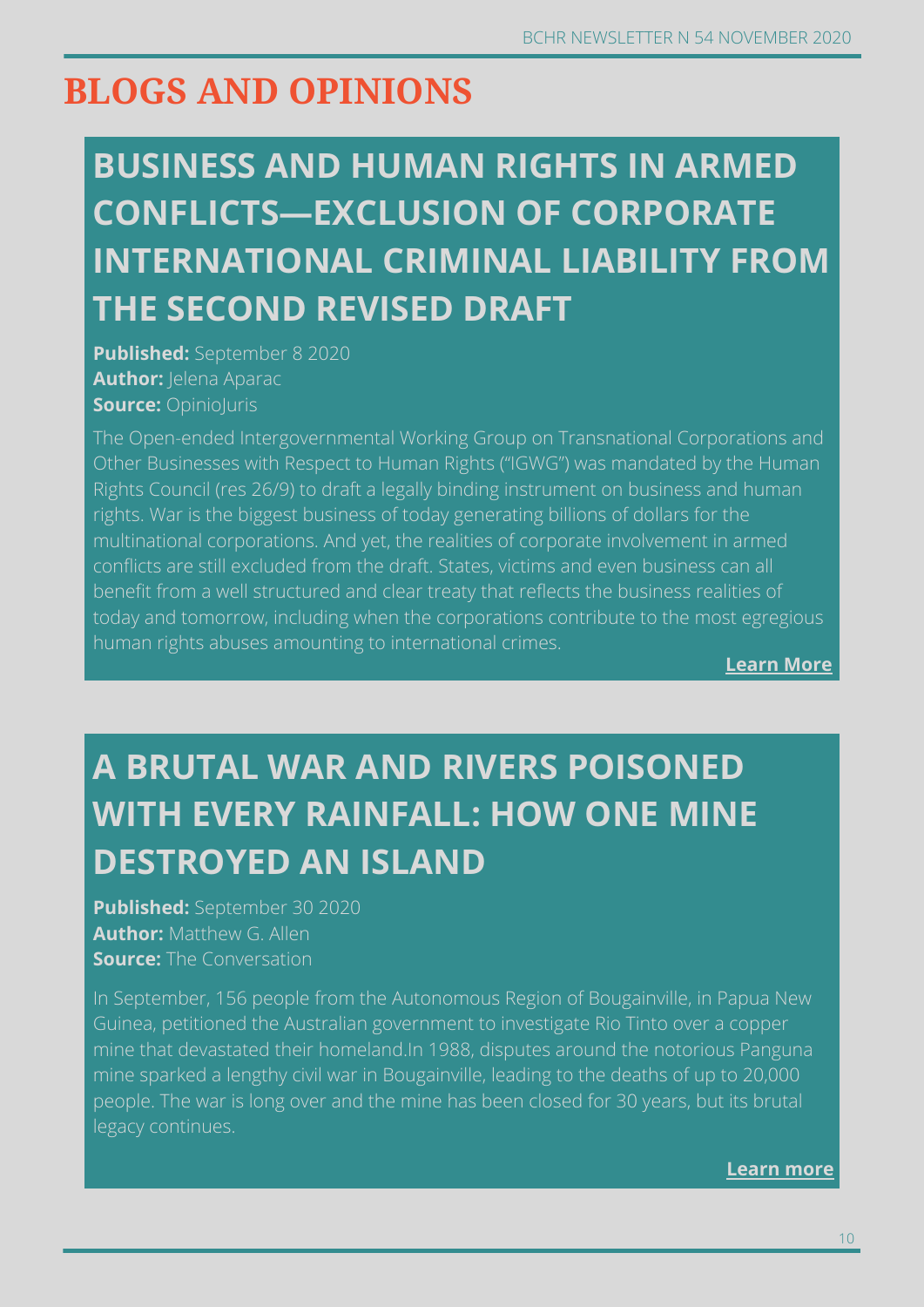### **SHARING AND POSTING MATERIALS**

We very much welcome your comments and suggestions for how the BCHR newsletter can better serve the network's needs and interests as well as those of its members.

We kindly invite you to share this newsletter with academics, NGO and practitioners that might be interested in its content.

If you are interested in contributing to future editions of the newsletter, please do not hesitate to contact us at **maria.prandi@networkbchr.org.**